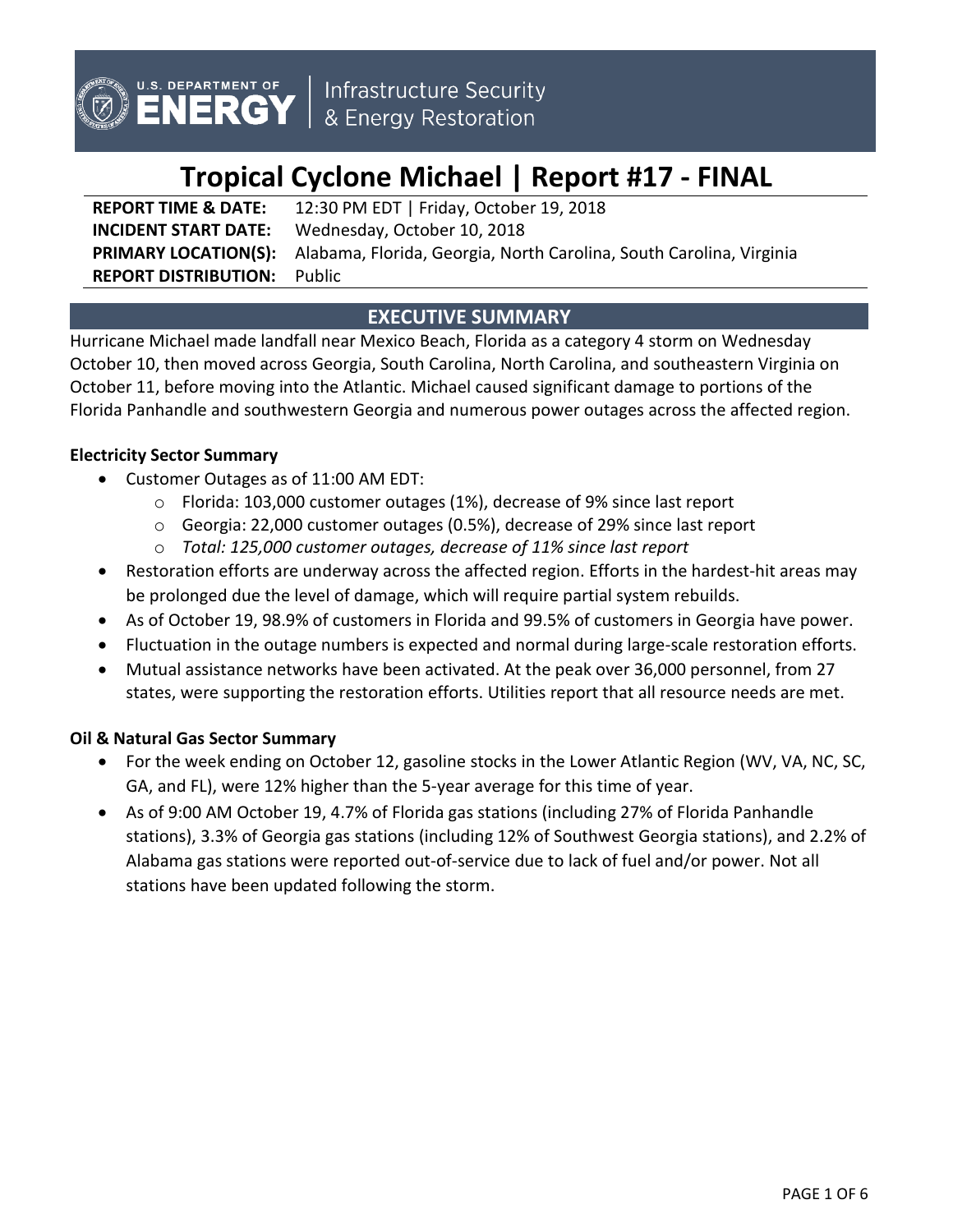# **ELECTRICITY SECTOR**

## **POWER OUTAGES**

**Outage Map (as of 12:00 PM EDT)**



| ELECTRICITY OUTAGES AS OF 11:00 AM EDT 10/19/2018 |                          |                                   |                         |  |  |  |
|---------------------------------------------------|--------------------------|-----------------------------------|-------------------------|--|--|--|
| <b>Impacted State</b>                             | <b>Current</b>           | <b>Percent of Total Customers</b> | 24-Hour Peak            |  |  |  |
|                                                   | <b>Customers Outages</b> | in State without Power            | <b>Customer Outages</b> |  |  |  |
| Florida                                           | 103,000                  | 1.02%                             | 114,000                 |  |  |  |
| Georgia                                           | 22,000                   | 0.46%                             | 31,000                  |  |  |  |
| Total                                             | 125,000                  | -                                 |                         |  |  |  |

*\*There is no sum of the Peak Customer Outage column because peaks for individual utilities occur at different times; a total would not reflect peak outages.*

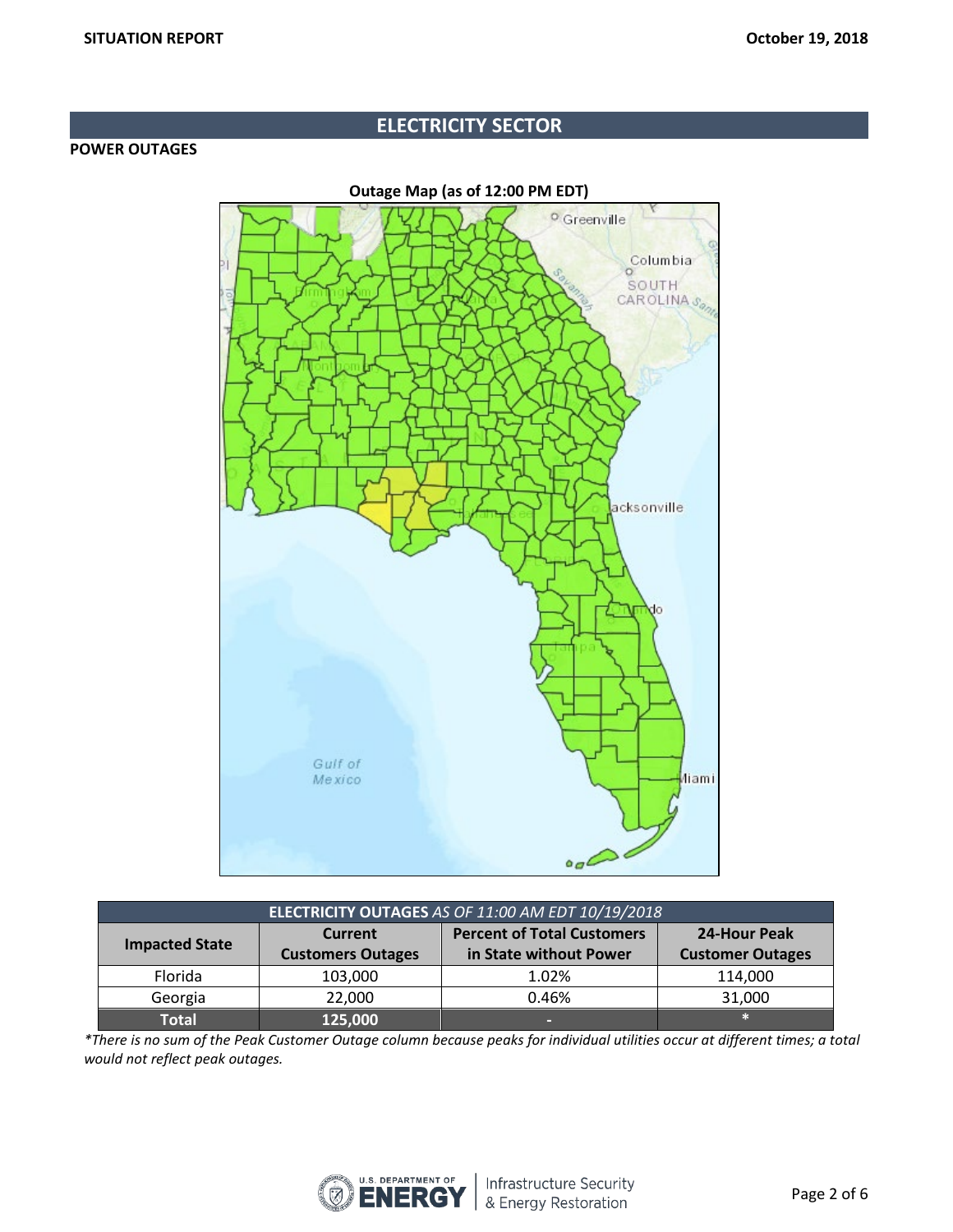## **ELECTRICITY IMPACTS & RESTORATION EFFORTS**

- Crews in the impacted area continue to perform damage assessments and restorations. Some restorations in the hardest hit areas may be prolonged due to the extent of damage.
- DOE estimates that less 0.4% of total customers in Georgia and less than 0.5% of total customers in Florida are in the hardest-hit areas, where full restoration may take several weeks; however, many customers in these areas may have power restored earlier.
- At the peak of the response, the electric industry mobilized over 35,000 personnel, including utility crews, contractors, and mutual assistance workers from 27 states to support the restoration efforts.
- Utilities report that all resource needs, including materials, are met at this time.
- The electricity industry is working with communication utilities and providers to coordinate restoration efforts and minimize interruption or additional impacts to communication infrastructure.
- The electric industry has mobilized over 36,000 personnel, including utility crews, contractors, and mutual assistance workers from 27 states to support the restoration efforts.
- Fluctuation in the outage numbers is expected and normal during large-scale restoration efforts.

## *Florida*

| 103,000 Customer Outages         | $\bigvee$ 9% since Oct 18, 11:00 AM EDT | <b>114,000 24-hr Peak Outages</b> |  |  |
|----------------------------------|-----------------------------------------|-----------------------------------|--|--|
| Cianificantly Impactad Utilitiac |                                         |                                   |  |  |

• **Significantly Impacted Utilities**

- o Gulf Power (Southern Company): 45,489 Customer Outages
- o West Florida Electric Cooperative: 12,863
- o Talquin Electric Coop: 8,942 Customer Outages

## *Georgia*

| $\downarrow$ 29% since Oct 18, 3:00 PM EDT<br>31,000 24-hr Peak Outages<br>22,000 Customer Outages |
|----------------------------------------------------------------------------------------------------|
|----------------------------------------------------------------------------------------------------|

- **Significantly Impacted Utilities**
	- o Mitchell EMC: 8,256 Customer Outages
	- o Grady EMC: 2,122 Customer Outages

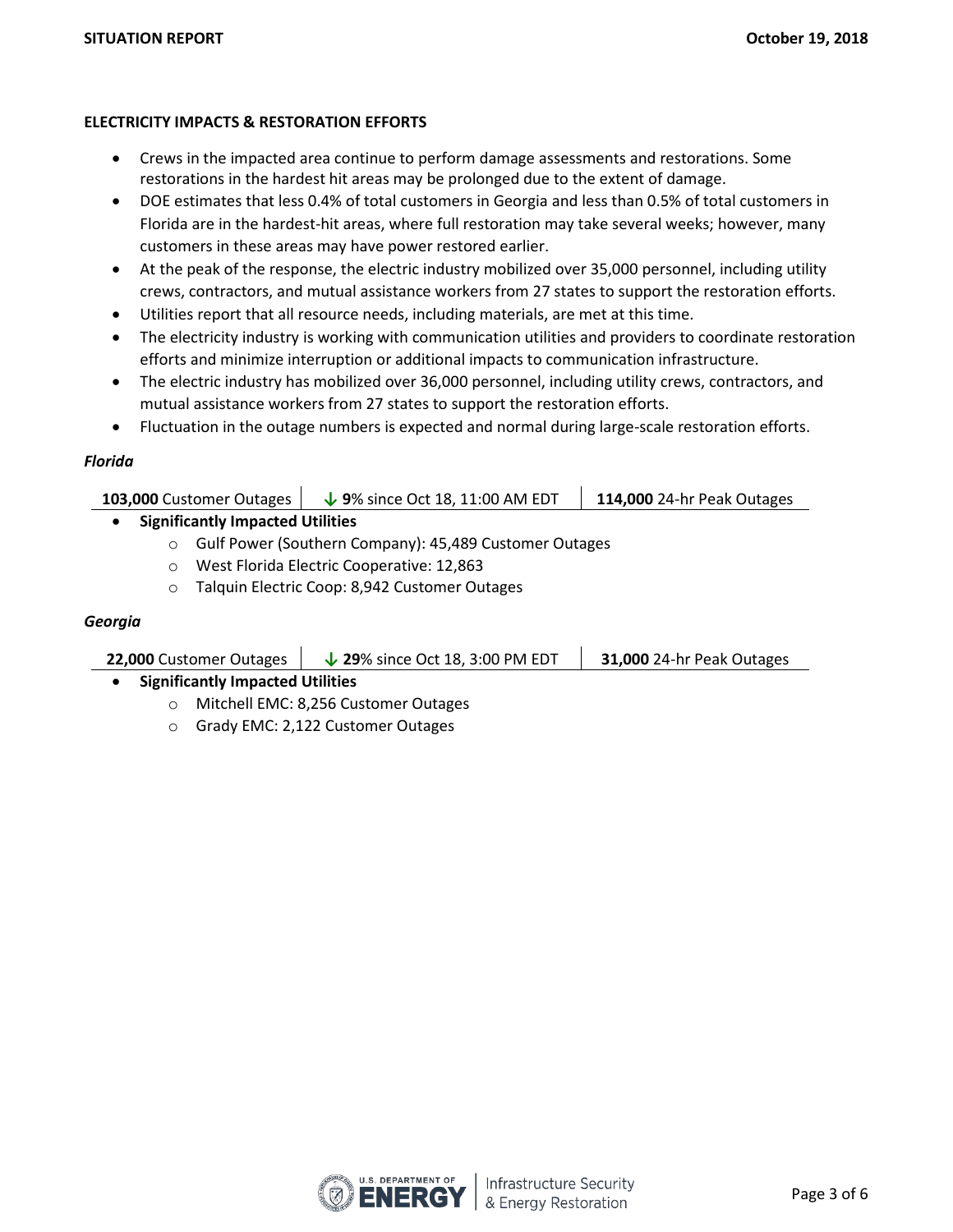## **PETROLEUM SECTOR**

## **PETROLEUM SECTOR OVERVIEW**

The map below highlights the petroleum fuels supply chain in the area threatened by Hurricane Michael.



#### **PORTS**

• All ports in the Southeast have fully reopened except for Panama City, which is open with restrictions (daylight operations only) as of Oct. 12. The Port of Panama City has reported significant damage but is expected to reopen by Oct. 27. The Port has commercial power.

#### **FUEL STOCKS**

• For the week ending on October 12, the Lower Atlantic Region (WV, VA, NC, SC, GA, and FL) had 28.6 million barrels of total gasoline stocks, according to the Energy Information Administration (EIA). This is 12% higher than the 5-year average for this time of year. For the week ending on October 12, the Lower Atlantic Region had 12.1 million barrels of total distillate stocks, according to EIA. This is just less than the 5-year average for this time of year.

#### **RETAIL FUEL STATIONS**

• As of 9:00 AM October 19, 4.7% of Florida gas stations (including 27% of Florida Panhandle stations), 3.3% of Georgia gas stations (including 12% of Southwest Georgia stations), and 2.2% of Alabama gas stations were reported out-of-service were reported out-of-service due to lack of fuel, lack of power, or both, according to GasBuddy.com.

Disclaimer: **Data may not be current**. 89% of stations in Pensacola, 87% in Panama City, 84% in Tallahassee, 38% in Thomasville, 38% in Albany, and 60% in Dothan have updated status since 10/09/18.

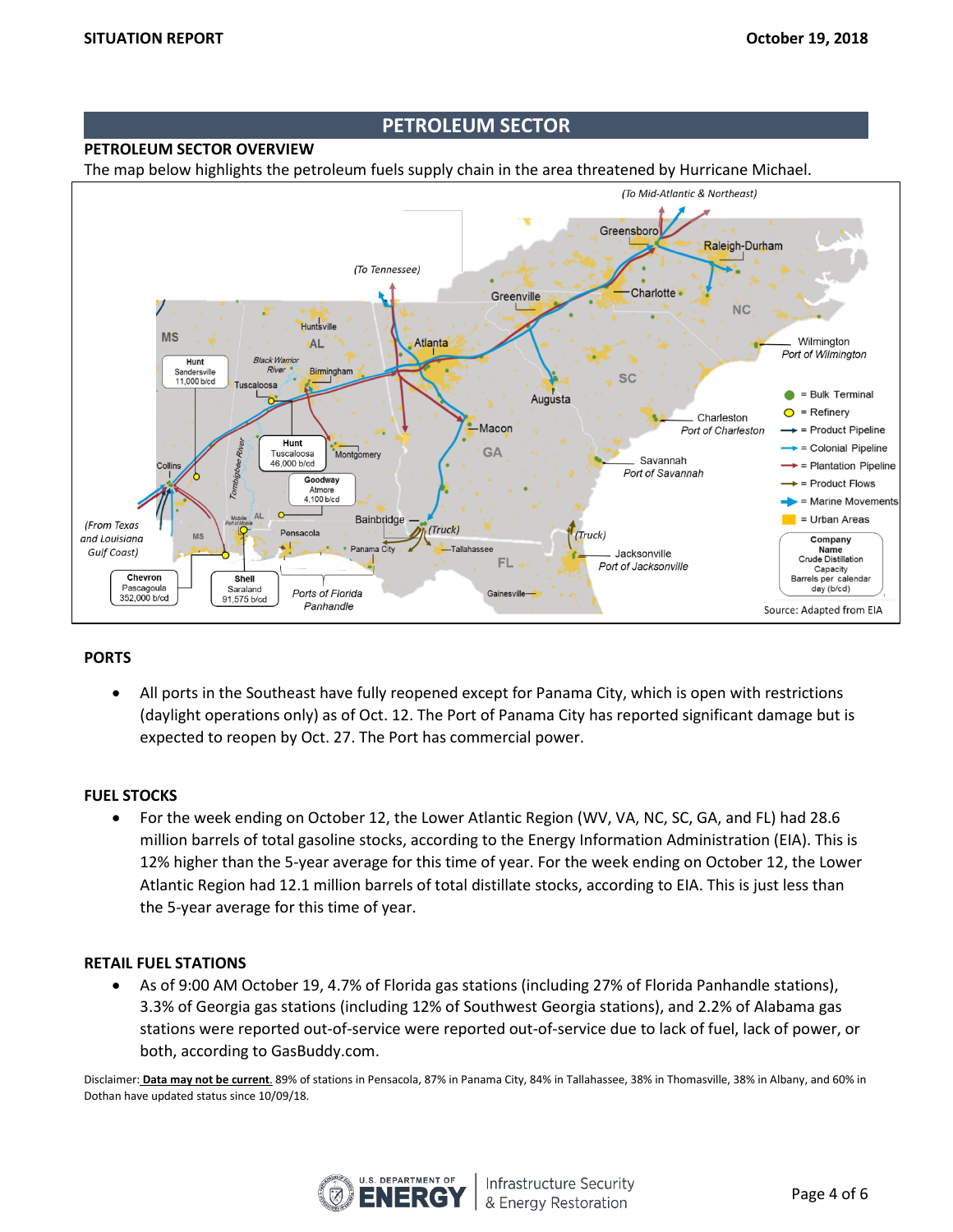## **EMERGENCY DECLARATIONS & WAIVERS**

## **EMERGENCY DECLARATIONS**

To provide vital supplies and transportation services to a disaster area in the United States, emergency declarations may be issued by the President, Governors of States, or Federal Motor Carrier Safety Administration (FMCSA). These declarations trigger the temporary suspension of certain Federal safety regulations, including Hours of Service, for motor carriers and drivers engaged in specific aspects of the emergency relief effort. See [49](https://www.fmcsa.dot.gov/regulations/title49/section/390.23)  [CFR 390.23](https://www.fmcsa.dot.gov/regulations/title49/section/390.23) for the actual emergency regulation.

| State Emergency Declarations and HOS Waivers as of 7:30 AM EDT 10/13/2018 |                                             |                        |                 |               |  |  |
|---------------------------------------------------------------------------|---------------------------------------------|------------------------|-----------------|---------------|--|--|
| State*                                                                    | <b>Details</b>                              | <b>Effective Dates</b> |                 |               |  |  |
|                                                                           |                                             | <b>Start</b>           | <b>End</b>      | <b>Status</b> |  |  |
| AL, FL, GA, LA, MS,<br>NC, SC, TN                                         | <b>FMCSA Regional Emergency Declaration</b> | 10/09                  | 11/09           | Active        |  |  |
| Florida*                                                                  | State of Emergency Declaration              | 10/07                  | 12/06           | Active        |  |  |
| South Carolina**                                                          | <b>State of Emergency Declaration</b>       | 10/08                  | 11/07           | Active        |  |  |
| Alabama                                                                   | <b>State of Emergency Declaration</b>       | 10/08                  | 11/07           | Active        |  |  |
| Georgia*                                                                  | <b>State of Emergency Declaration</b>       | 10/09                  | 10/16           | Active        |  |  |
| North Carolina*                                                           | <b>State of Emergency Declaration</b>       | 10/10                  | Until Rescinded | Active        |  |  |
| Kentucky                                                                  | <b>State of Emergency Declaration</b>       | 10/10                  | 11/10           | Active        |  |  |
| Virginia                                                                  | <b>State of Emergency Declaration</b>       | 10/11                  | 11/11           | Active        |  |  |

Sources[: U.S. Department of Transportation;](http://www.fmcsa.dot.gov/emergency) Governor Office Websites

\*Includes 35 counties in northern Florida, 108 counties in southern Georgia, and 66 counties in North Carolina. See Declarations for the full listing.

\*\*South Carolina issued a thirty day extension of its Hurricane Florence emergency declaration

#### **FUEL WAIVERS**

The Environmental Protection Agency (EPA), working with the Department of Energy (DOE), responds quickly to address fuel supply disruptions caused by hurricanes or other natural disasters by issuing emergency waivers of certain fuel standards in affected areas. The table below lists fuel-related waivers issued by the EPA:

| Fuel Waivers as of 7:30 AM EDT 10/13/2018 |                                                                             |       |                        |               |
|-------------------------------------------|-----------------------------------------------------------------------------|-------|------------------------|---------------|
|                                           | <b>Waiver</b>                                                               |       | <b>Effective Dates</b> |               |
| <b>State</b>                              |                                                                             |       | <b>End</b>             | <b>Status</b> |
| Florida                                   | Restriction on red-dyed diesel fuel for highway use.                        |       | 10/26                  | Active        |
|                                           | Allows the sale, distribution, and use of red dyed non-road locomotive and  |       |                        |               |
|                                           | marine (NRLM) diesel fuel for use in utility, emergency response and other  | 10/12 |                        |               |
|                                           | diesel-powered highway vehicles responding to/assisting in recovery efforts |       |                        |               |
|                                           | in the panhandle area of Florida. Diesel fuel must meet the 15ppm standard. |       |                        |               |

Sources: [U.S. Environmental Protection Agency;](https://www.epa.gov/enforcement/fuel-waivers) State Governments